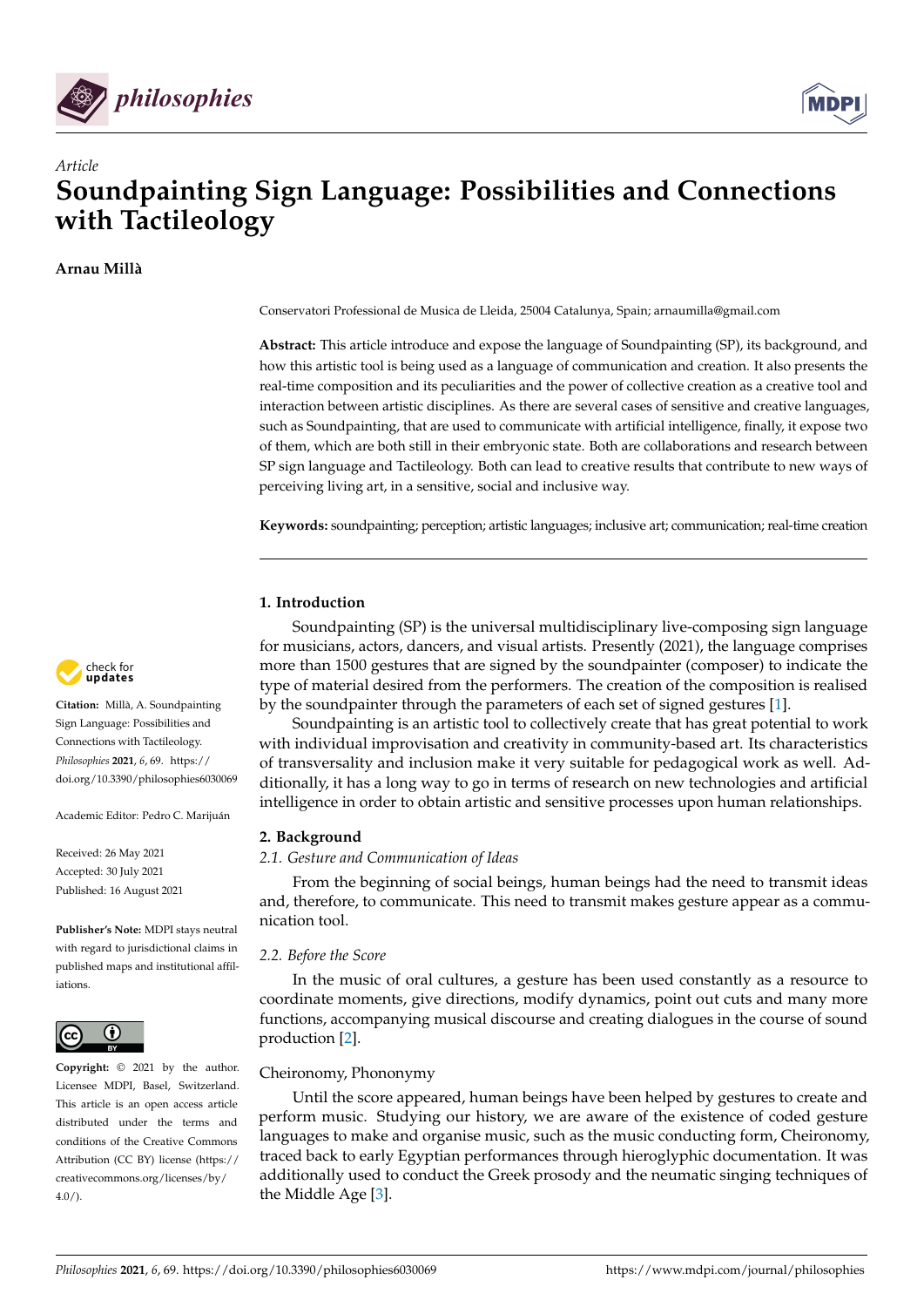Another more recent system is the hands gesture code Phononymy. This technique assigns to each scale degree a hand sign that shows its particular tonal function, placing them in an imaginary space with the hand at different heights of the body. Although its beginnings are also from the Middle Ages, Kodaly developed the system in the first half of the twentieth century through studies of the proposals of John Curwen [\[4\]](#page-8-3).

## *2.3. The Conductor*

The role of the composer as an individual figure and his artistic value in Western society from the 18th century onwards means that there is an increasing need to write music that has been designed to be reproduced/performed with the best possible accuracy.

Even so, throughout the history of Western music, the scores are increasingly exhaustive, indicating precisely how to interpret the music intended by the composer, the figure of the director has never just disappeared, which through his gestures convey to the musicians a series of content that could not be written on paper and has more to do with the emotional discourse of the works. Conducting is defined as the art of directing the simultaneous performance of several players or singers by the use of gestures [\[5\]](#page-8-4).

# *2.4. The Term "Real Time"*

In the twentieth century, with the advent of electronic music and the creation of music through computers, the term "real-time" music appeared to designate the ability to react immediately to computer systems and programs that generate sound music content.

The term "real-time" is also linked to the term "live electronics", referring to the use of computers and interactive systems used by the first generations of electroacoustic composers, such as Stockhausen and John Cage.

To understand how Soundpainting works, it is necessary to differentiate the term improvisation from real-time composition. From a structuralist point of view, we speak of a spontaneous procedure as opposed to a reflective one, respectively.

#### *2.5. Improvisation*

In recent centuries, classical western music has lost some of that spontaneity. Although composers have often used improvisation for themselves, for example, we know from studies and writings from his time that J.S. Bach improvised on the keyboard fugues and counterpoints, and others, such as L.van Beethoven and F.Liszt, also improvised. The heritage we receive from those composers is only written music. Perhaps dragged down by the institutionalisation of classical music, the original spontaneity of classical music has unfortunately vanished.

In the second half of the twentieth century, classical western music adopted influences from traditional worldwide cultures and new genres, such as jazz. The fact that the role of the composer is collectivized by the musicians generates the creation of community nature, which is shaped not only by a thinking individual but by a network of creators.

Now, at this point in the history of music when it is believed that classical western music recovers one of the essences of music interaction: immediate interaction and live creation. The "here and now" being that improvisation gives us so much.

## *2.6. Sign Languages at the End of the Twentieth Century*

From this impulse of western music to return to collective creation, the need to organise collective material and conduct it from a more external perspective arises. Additionally, the figure of the director–composer reappears, which is positioned between the experience of the audience and the performer.

In these collective improvisations, out of necessity, gestural signs begin to be used to communicate, and this need gives rise to different codes. Different systems and experiments, such as the Conduction System of Butch Morris, the Cobra System by John Zorn [\[6\]](#page-8-5), the Soundpainting Language by Walter Thompson, or the particular system of gestures that Frank Zappa used less methodically with his group Mothers of Invention.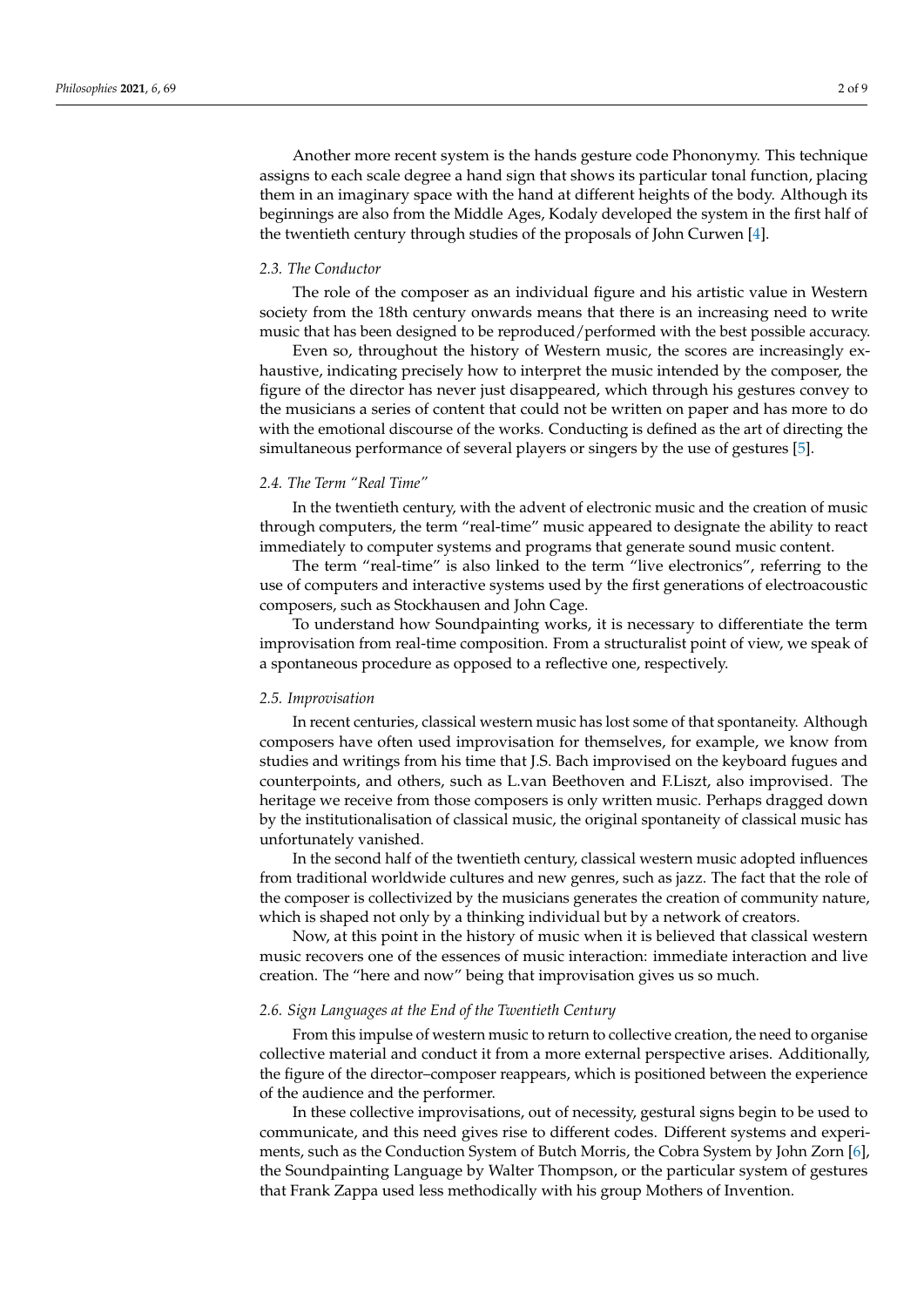# *2.7. The Soundpainting Language*

Walter Thompson creates a first sketch of the Soundpainting Language by experimenting with his band in 1974 in Woodstock. It was not until 1997 that Thompson set the syntax and standardised the language. It was in the 1990s when the creator of the language decided to open the development of Soundpainting by incorporating and coding, in addition to the whole sound field, other artistic disciplines, such as dance, theatre, and visual arts.

Currently (2021), the language is composed of more than 1500 gestures that are used by the soundpainter figure to indicate the type of material he or she wants from the performers. The soundpainter performs the composition in real-time by varying the different parameters of each set of gestures expressed.

Since the beginning of the 21st century, Soundpainting has spread to different countries around the world and is growing globally. Therefore, it is a living language that is constantly evolving. The International SP Think Tank is a forum for discussion and annual conferences of artists who use the language professionally. This community ensures the development and improvement of the language with the aim of encoding all the artistic material that can emerge on a stage and makes it agile and clear for use in multidisciplinary live composition.

#### *2.8. Language, Method or System*

Some authors in their articles and research describe SP as a language, method or system, and all interpretations are probably possible.

Therefore, Soundpainting shares similarities with other types of gesture-based systems for music performance, such as orchestral conducting. Thompson himself (2006) describes his Soundpainting system as a "universal live composing sign language for the performing and visual arts", and therefore, Soundpainting can be considered as a subset of other communication systems, such as verbal and written language, kinesics and paralanguage [\[7\]](#page-8-6).

This system of signs (SP) may be understood as language-like because it has a consistent structure that requires signs to be sequentially ordered according to who, what, how, when, etc. Although signs have a defined meaning, they are not entirely prescriptive. Similar to verbal language, which can be tailored to generate a personal style and tone, Soundpainting encourages individual contributions from the performers. Most notably, individual contributions are fostered by using "sculpting" gestures: these are gestures that search for material without determining exactly what is to be performed [\[8\]](#page-8-7).

The same author describes SP as a method that explains the possibilities of interaction and collaboration: Soundpainting is a method that relies on collaboration in the sense that a number of people must work together in responding to the signs of the soundpainter in order to create the new work [\[9\]](#page-8-8).

As it can be read in these two authors' work, SP can be considered a language, system and method depending on the given approach.

#### **3. Methodology**

#### *3.1. How It Works*

The SP language is based on a constant gestural communication between the composer and the performer. The gestures are learned and performed by musicians, dancers, actors and visual artists, and the composer (Soundpainter) asks with signs to the performer, sound, visual or movement material with which he or she composes the performing artwork.

The performers offer different artistic materials following the directions of the soundpainter, taking into account what is happening and also guided by their own criteria. All artists are connected and interacting, in some way, at all time.

The soundpainter constantly makes decisions in order to organise the material that is being generated, and until the exact moment when it is generated, no one knows exactly what will happen. These are, in the end, directed, unique and unrepeatable compositions.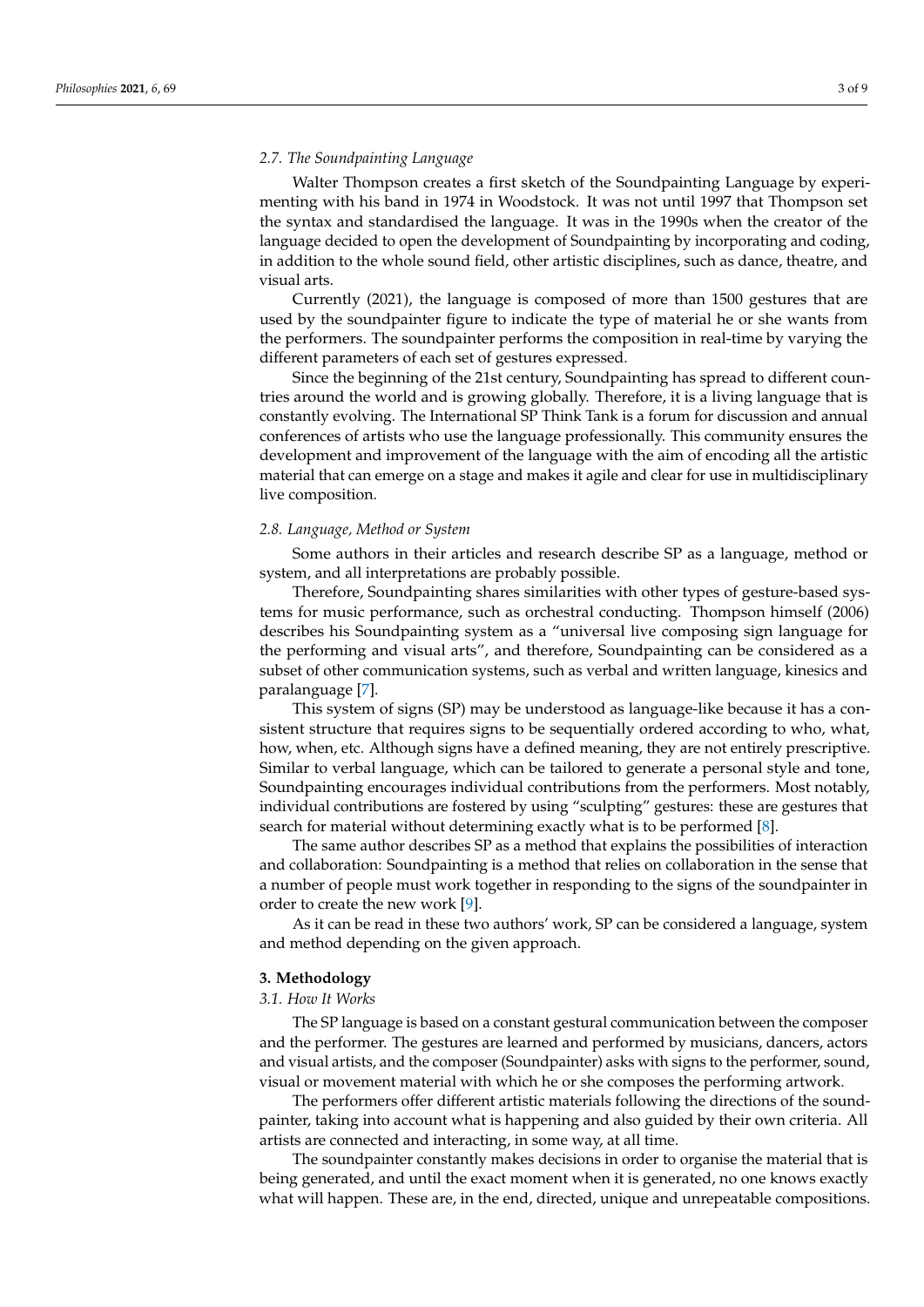## *3.2. Syntax*

Language signs are organised by syntax: who, what, how and when. This is the general order of the sentences, but like any language, the syntax has exceptions and subordinations that can make it more complex.

#### 3.2.1. Some Examples of Signs According to This Classification

- WHO: dancer 1/viola/all group/string instruments/visual artist 1.
- WHAT: short note (hit)/repetitive movement/sculptural installation/a certain colour/a text phrase/an interaction with the double bass.
- HOW: with little sound volume/very fast/with a certain texture/with flexibility or rigidity/with sadness.
- WHEN: play now/in the next 5 seconds/when actor 1 finishes the intervention/when dancer 2 occupies a certain stage area.

## 3.2.2. Example of a Full Phrase

• dancer 1/long tone/use all space//violin 1/interact with dancer 1/slow // play.

Thus, we will find different types of signs that can indicate to us: a specific material, a style, a sort, the discipline, scenic locations, intentions, qualities of the sound, emotions, etc.

#### **4. Utilisation**

#### *4.1. As an Artistic Tool*

Soundpainting is an inclusive and collaborative language. One of the peculiarities of the language is that it is totally inclusive as it is a system in which the composer/soundpainter creates the artistic piece through the material generated by the performers. Therefore, he or she does not dictate what material exactly the performer must give but proposes to the performer to provide a type of qualities, and the performer decides what material he or she provides. The soundpainter composes and organises with the material that the performer is providing at real-time. This means that the composition with Soundpainting works with the material of the performers. A professional jazz musician will give a different type of material than an 8-year-old amateur musician. However, both performers are providing material that is valid and interesting for composition. Any material is good for creation. Therefore, it can be used with all kinds of social groups and collectives. In addition, it will always be a collective process because the soundpainter needs the material provided by the performers in order to create. A soundpainter starts the piece and does not know how it will end, which will depend on the reactions and artistic material that comes out and the interactions that are woven between them. A composition with SP is a common path.

This makes it a very powerful tool for generating artistic proposals but also a very powerful pedagogical and collaborative creativity tool.

A few professional examples include the Col·lectu Free't, a multidisciplinary and experimental company, which uses Soundpainting to generate large-format site-specific and site-sensitive artistic projects that allows them to fully adapt to the space or the public with who interacts [\[10\]](#page-8-9), or the multidisciplinary company TSO [\[11\]](#page-8-10), which creates shows using this tool to interact with specific social groups and work with active audiences.

There are also professional examples of specific groups in a discipline, such as the Berlin SP [\[12\]](#page-8-11), a band of musicians with very different backgrounds, ranging from classical musicians to traditional instruments or electronic noise music instruments. They use the tool to understand each other and create collectively.

Some examples where the language is mainly used with groups of dancers to create choreographies in real-time can be the three pieces arising from the creative processes of the JAPAN DCP [\[13\]](#page-8-12) directed by Arnau Millà and created jointly with local dancers: NOISE-2018 [\[14\]](#page-8-13), "003#"-2019 and UNSEEN-2019. Ceren Oran [\[15\]](#page-8-14) is also a good example of a dancer who uses language for her movement creations and real-time choreographies.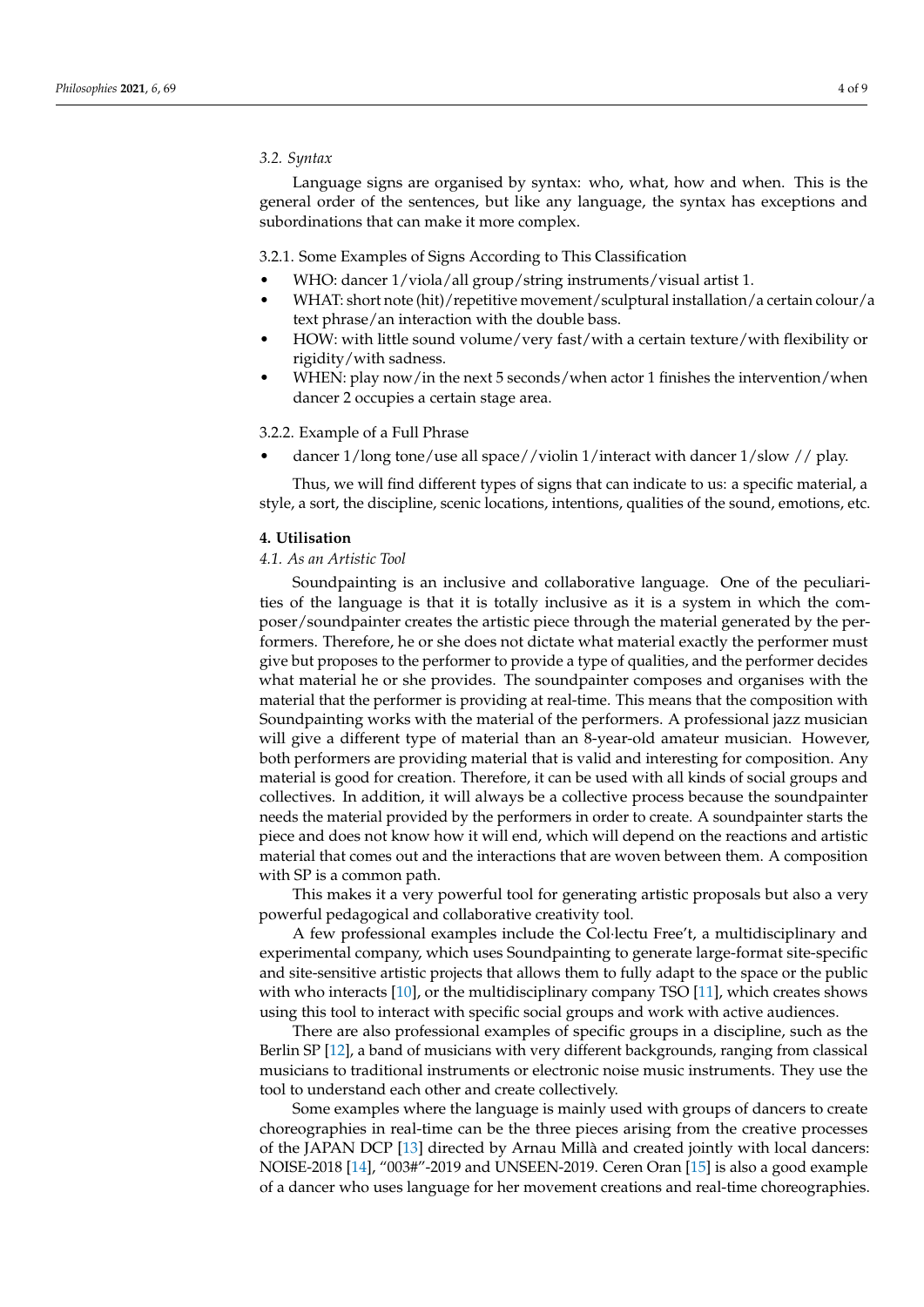Following the links of the references, videos of the mentioned examples can be easily found.

#### *4.2. As a Pedagogical Tool*

Many times, we talk about creativity as if it would be an exclusive quality for certain types of people with a high intellectual level that have developed a special gift for being creative. However, the truth is that everyone can develop this potential throughout their lives as the creative activity of the individual is innate in himself [\[16\]](#page-8-15). There are many recognised voices at the pedagogical level who consider that, from the moment we are born, we are all creative people, and in addition, it is the most important resource we have [\[17\]](#page-8-16).

Soundpainting is a cross-cutting tool very useful to develop people's creativity regardless of their artistic or social background. As mentioned above, those of us who work with SP language know very well that any proposed material is useful for composing. We, as composers, do not have to have a quality judgment for the artistic material provided by the performer. The importance lies in how this material is organised in order to structure a coherent creation.

Educators such as Oscar Vidal (Spain), Johan Sabbe (Belgium) and Walter Thompson himself (Sweden) have theorised based on their experience using SP language in classrooms of primary and high school and also with the education process of people with special abilities.

## *4.3. As a Tool for Interaction and Research with Artificial Intelligence Systems*

Soundpainting can become a clear tool for studying the relationship between art and artificial intelligence, especially in the relationship and interaction in real-time related to computer art. However, it will be necessary to see what communication methods are used in the interaction and assess what advantages and disadvantages they generate.

## Examples of AI

There are experiences in working with motion recognition software for the computer to read the gestures of the soundpainter, and this, through algorithmic systems and sound generation software, interprets the gestures and produce sound or visual. Therefore there is a direct interaction between the composer (human) and the machine (performer) [\[18\]](#page-8-17).

There has also recently been automatic gesture recognition research in which the computer controls and proposes material through an interface by moving a swarm of drones [\[19\]](#page-8-18).

However, these studies and the potential of the relationship between Artificial Intelligence and the language of Soundpainting as a method of relating to computers are still in infancy, and much remains to be explored and connected.

The computational use of the SP language could have many interesting applications that would not only be limited to live art performances, in which the computer acts as a performer, along with neuroscience studies, but it could also help to investigate the balance between improvisation and musical creation planned and better understand the processes that take place in interactive artistic performances.

### *4.4. As an Inclusive Form of Non-Verbal Communication*

Soundpainting is a non-verbal system that does not use the same parameters as verbal languages but uses purely artistic terms and concepts. Additionally, the syntax and structure of the system allows it to be done quickly and efficiently in terms of real-time composition.

At the annual SP International Think Tank conferences, many experiences are told in which people with special abilities have been able to communicate through this language much more fluently than in verbal languages.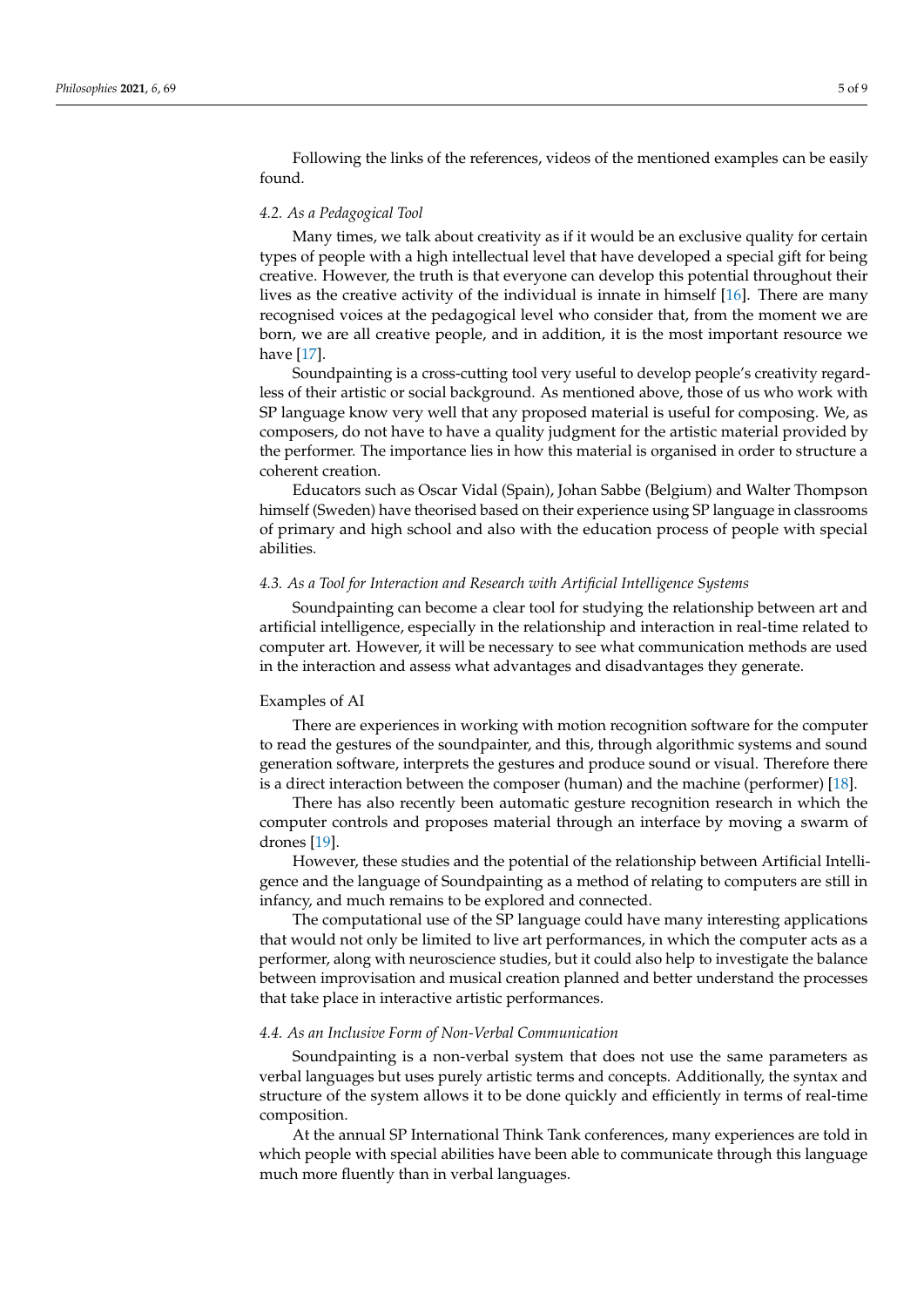For example, there are cases of projects in which we work with people with various degrees of autism who respond and acquire a significant degree of communication using Soundpainting as performers or even as composers, generating and organising sound or movement material that, in being a more creative and abstract material, allows them to express themselves more emotionally and direct than using words [\[20\]](#page-8-19).

There are also cases in which the SP code has been used with blind people, who, for example, have impediments to reading musical scores, but who with this tool can compose and create music in direct relation with the performers.

In addition, it could be useful for people with hearing disabilities. Although this field has been little explored, there are some examples in which soundpainting is used as a translator from the sound universe to the visual and movement universe.

#### **5. Possible Investigations**

# *5.1. The Connection with Tactileology*

Tactileology is an academic field that integrates with the digital information space by systematically studying and informing the tactile interaction [\[21\]](#page-8-20).

The goal of Soundpainting language is to encode any action that may occur on a performative stage. From sound qualities and materials to visuals, movement, emotions, etc. We try to code, name, classify, organise and then assign a sign to each concept.

Below, we present two possible research projects that seek the connection between these two systems. This two projects are still in their embryonic state.

## *5.2. Integrate Tactile Score and Soundpainting*

One of the interesting facets of Tactileology, which brings us closer as a method, is the Tactile Score, where an effort is also being made to encode sounds and movements into haptic systems. A tool that has multiple possibilities of use, as we see in the research of Professor Yasuhiro Suzuki and his team [\[22\]](#page-8-21).

Tactile Score, translates scores to tactile responses, which can be done through devices or through the hands. Additionally, it can generate scores extracted from tactile responses. This system allows us to interpret already written scores. On a practical level, the SP works with real-time compositions and improvisations, which means that by combining the two systems, the Tactile Score system could interpret in real-time what is happening on stage. On the other hand, Tactile Score can generate haptic material that can be used as artistic material to interact with other artistic disciplines in real-time using Soundpainting.

Therefore, we take advantage of this similarity between codes to work towards a new way of experiencing art and non-verbal communication as well as the sensitive interaction between humans through art.

# *5.3. Project with Blind People as Creators in an Inclusive Art Project*

Haptic technology refers to any technology that can create an experience of touch by applying forces, vibrations or motions to the user.

Haptica Project [\[23\]](#page-8-22) is a project that proposes a technology mechanism for people with disabilities and the elderly to participate in society using barrier-free touch scores. As recognised, blind people have greatly developed sense of touch.

The research idea comes from a specific work with a deaf and visually impaired person and the great interest in the Tactile Score. His artistic desire and abilities have led to the search for ways and tools for this person to access the creation of sound and visual art.

With communication through the Soundpainting Language, a system is proposed where the blind and deaf person is the composer/soundpainter and conducts a group of musicians (see Figure [1\)](#page-6-0). The four-band interaction would work as follows:

- COMPOSER/SOUNDPAINTER: communicates with musicians through Soundpainting Language. Musicians communicate with him through haptic technologic systems.
- MUSICIANS: they generate sound material that is transformed in real-time by computer systems into haptic material.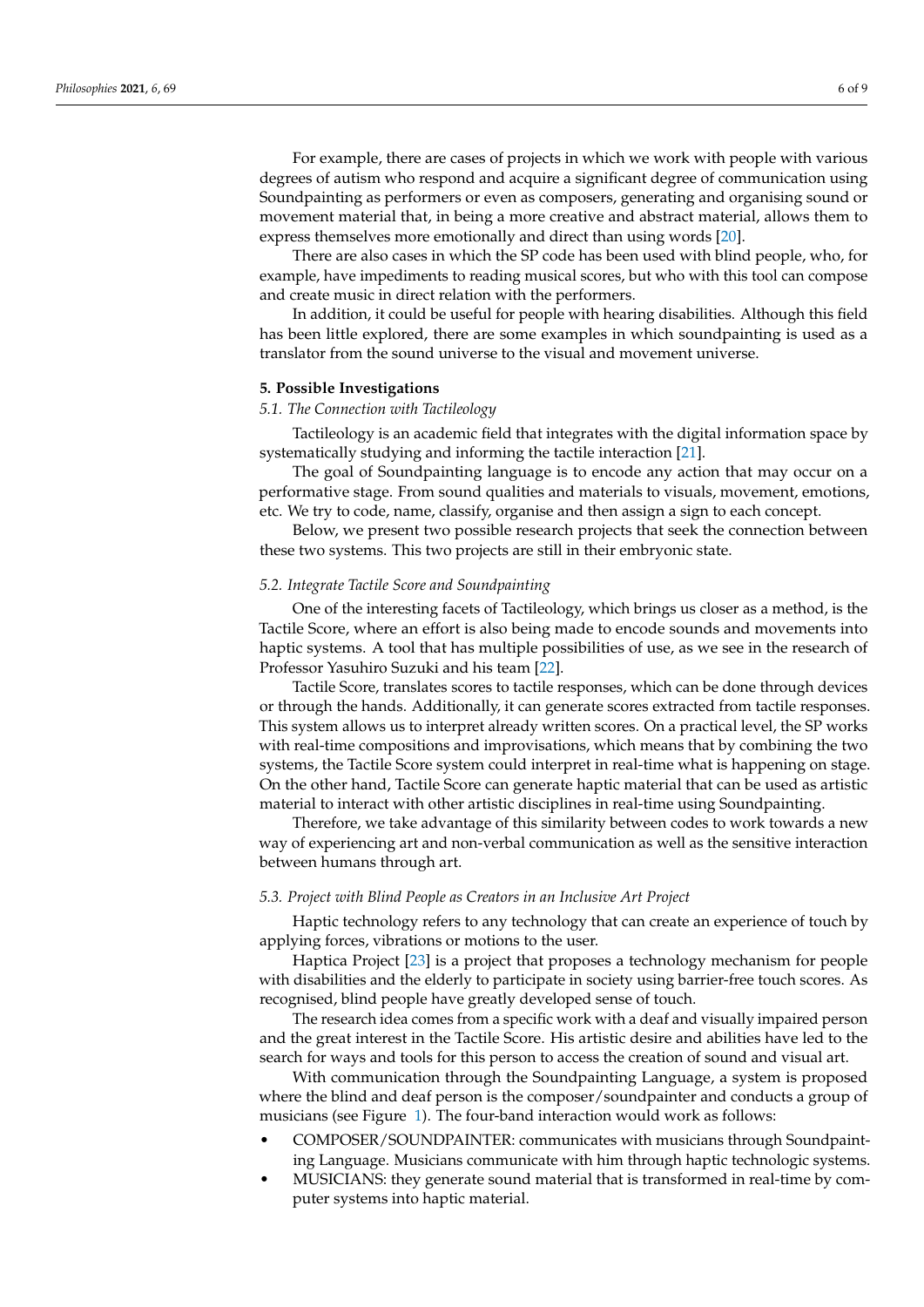- COMPUTER: Transforms sound material into haptic material and transfers it to Haptic Vibration Devices installed in the soundpainter and the audience.
- AUDIENCE: They receive the same artistic material through two senses: the sound through listening and the touch through the devices. Thus, they perceive at the same time the real-time sound composition and the direct communication of the musicians with the composer/soundpainter.

#### <span id="page-6-0"></span>LIVE COMPOSING SISTEM FOR BLIND / DEAF COMPOSER



**Figure 1.** The types of communication between agents in the creative process.

In addition to the human experiences that can arise from this project, it is possible to delve deeper into the study of how people with deafness can use music as a creator. A door to new ways of thinking about music and a sure-fire opportunity to create new and unique musical compositions from point of views that have never been explored before.

## *5.4. Project with Immersive Sensory Experiences. The Creation in Real-Time with Tactile Sense as Artistic Material*

The other possible relationship between Tactileology and Soundpainting is closely linked to the Tactile Score system created by prof. Yasuhiro Suzuki [\[24\]](#page-8-23).

Tactile Score is a language of tactile sense. It describes the time change of vertical pressure by using the music score. The system creates a series of coded and visual scores that allow the interpretation of compositions where the artistic material is not sound but tactile.

The idea of collaboration is to translate and link the signs of Soundpainting with tactile artistic material.

Soundpainting has the ability to translate the same signs into different artistic disciplines. For example, the same sign "long tone" can be performed simultaneously by a musician, a visual artist, an actor and a dancer. What we propose is that it can also be performed by a tactile artist.

For example, the gesture "Long Tone" in Soundpainting (see Figure [2\)](#page-7-0):

## 5.4.1. Gesture Description

Holding your hands a little out in front of your body, pinch the thumb and index finger of both hands together. Keeping your other fingers together, palm side facing the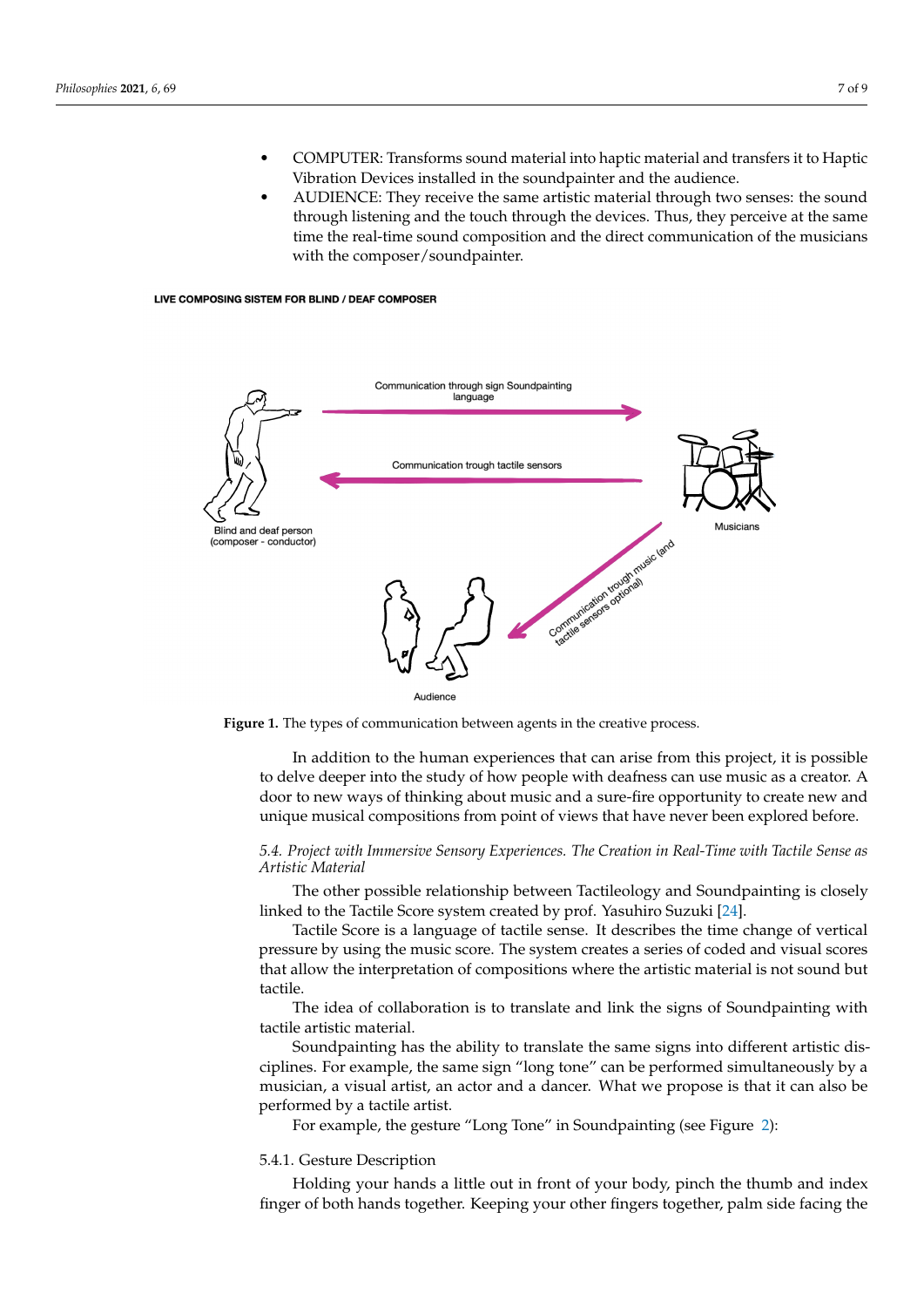group, bring your hands together at the pinched thumb and index finger and pull them apart and out to your left and right side along a horizontal plane [\[1\]](#page-8-0).

5.4.2. Utilisation

- For a musician: a sustained sound without development and without changing the volume.
- For an actor: a long sustained pitch or sound generated by a word. The actor does not finish the word they use to motivate the Long Tone but uses the word to generate the sound.
- For a dancer: a sustained and fluid movement in one tempo. The dancer must move fluidly without a stop or break in the movement and maintain the Long Tone without any change in tempo.
- For a visual artist: an offering producing a line whether real or imaginary.

<span id="page-7-0"></span>

**Long Tone** 

**Figure 2.** The long tone gesture in Soundpainting.

As can be seen in this example, the same sign-concept is interpreted with different artistic disciplines, each in its field of work.

The research proposal would be to work with tactile artists from Tactile Score to see how they could interpret each of the signs of Soundpainting. In this way, they would be able to use the tool of creation in real-time in the tactile field.

Finally, we would get real-time compositions with touch as an artistic discipline. In addition, we would get interdisciplinary compositions in which the sound, visual or movement material interacts with the tactile material and vice versa.

## **6. Conclusions**

Communication between humans falls very short if we only talk about verbal languages. There is an infinity of information that we transmit between people in a gestural, visual, tactile way, etc.

Artistic languages and art help us to understand the world from a more sensitive and less rational point of view than words. Art is also a language of communication.